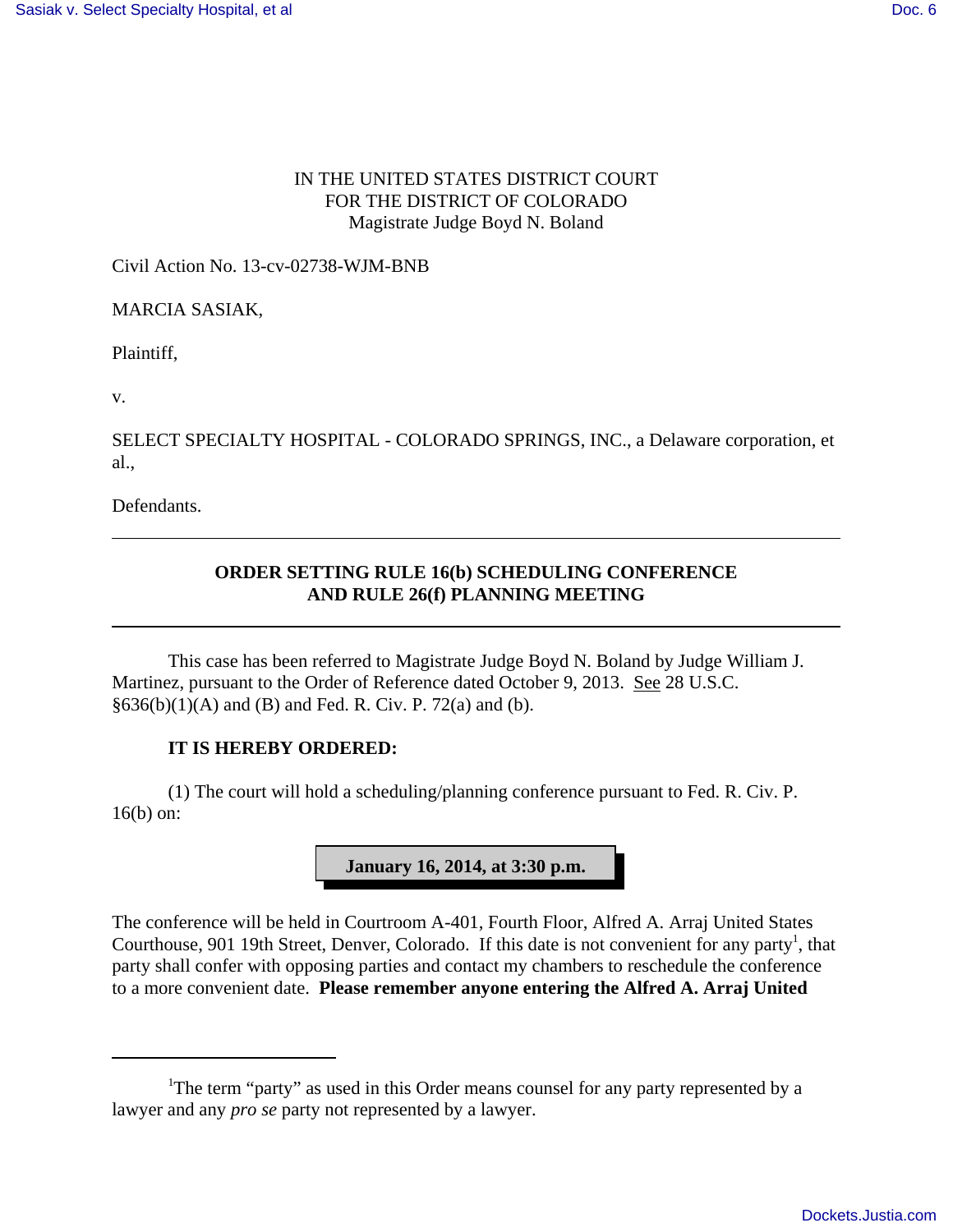#### **States Courthouse will be required to show a valid photo identification. See D.C.COLO.LCivR 83.2 B.**

A copy of the instructions for the preparation of a scheduling order and a form of scheduling order can be downloaded from the court's website at www.cod.uscourts.gov. (Click on "Forms" in the blue box at the left side of the screen and scroll down under the **Civil** section to the bold heading "Standardized Order Forms"). Parties shall prepare the proposed scheduling order in accordance with the court's form.

The parties shall submit their proposed scheduling order, pursuant to District of Colorado Electronic Case Filing ("ECF") Procedures V.5.1, including a copy of the proposed scheduling order in a WordPerfect or Word format sent via e-mailed to Boland\_Chambers@cod.uscourts.gov, all as required by ECF Procedure V.5.1. 5.12(A)(2) and  $5.12(B)(1)$  and  $(2)$ , on or before:



Attorneys and/or parties not participating in ECF shall submit their proposed scheduling order on paper to the Clerk's Office. However, if any party in the case is participating in ECF, it is the responsibility of that party to submit the proposed scheduling order pursuant to the District of Colorado ECF Procedures.

The plaintiff shall notify all parties who have not yet entered an appearance of the date and time of the scheduling/planning conference and provide a copy of this Order to those parties.

(2) In preparation for the scheduling/planning conference, the parties are directed to confer in accordance with Fed. R. Civ. P. 26(f) on or before:



The court encourages the parties to meet face to face, but if that is not possible, the parties may meet by telephone conference. All parties are jointly responsible for arranging and attending the Rule 26(f) meeting.

During the Rule 26(f) meeting, the parties shall discuss the nature and basis of their claims and defenses and the possibilities for a prompt settlement or resolution of the case; make or arrange for the disclosures required by Rule 26(a)(1); and develop their proposed scheduling/discovery plan. The parties should also discuss the possibility of informal discovery, such as conducting joint interviews with potential witnesses, joint meetings with clients, depositions via telephone, or exchanging documents outside of formal discovery.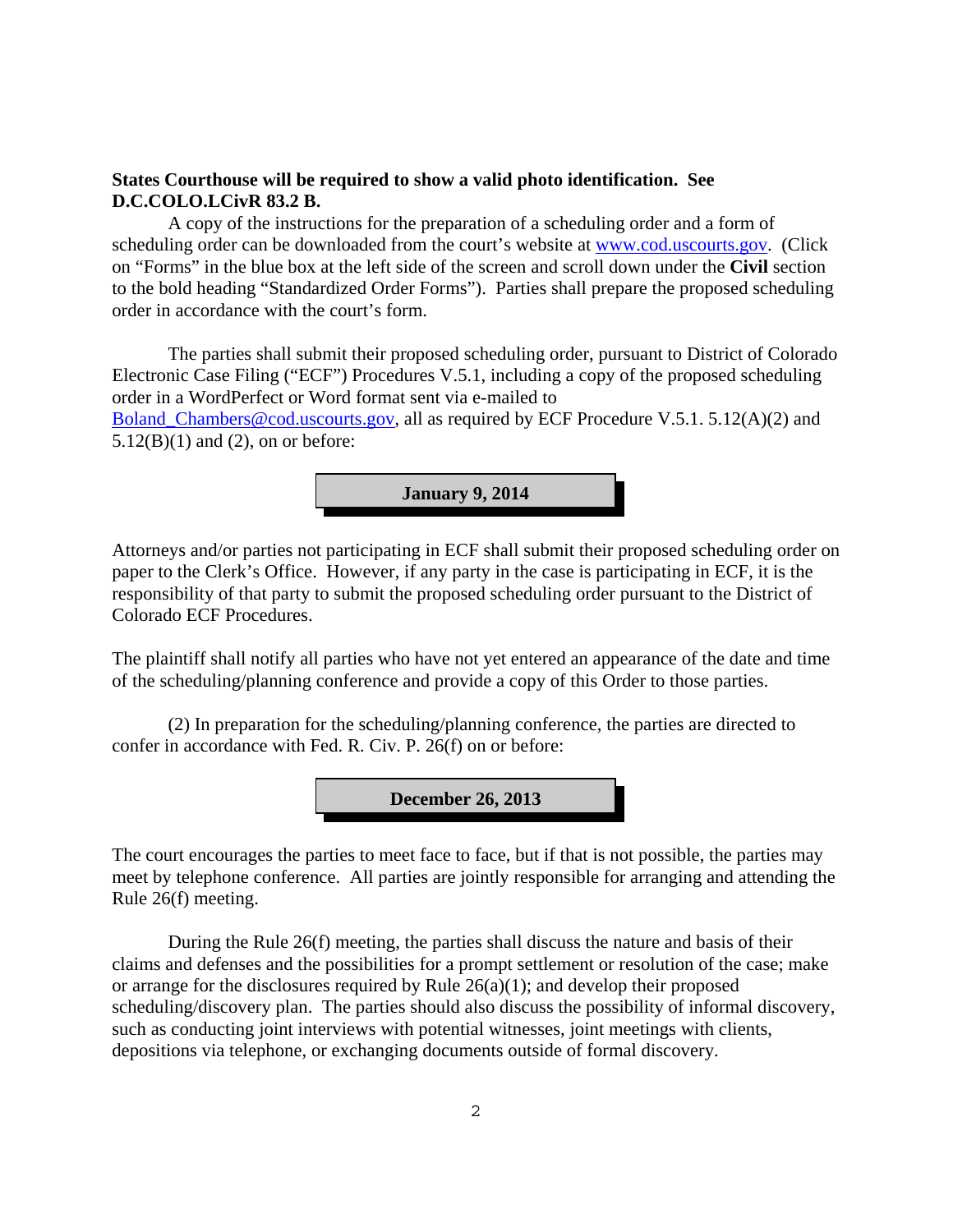In those cases in which (i) the parties' substantive allegations involve extensive computer-generated records; (ii) a substantial amount of disclosure or discovery will involve information or records in electronic form (i.e., e-mail, word processing, databases); (iii) expert witnesses will develop testimony based in large part on computer data and/or modeling; or (iv) any party plans to present a substantial amount of evidence in digital form at trial, the parties shall confer regarding steps they can take to preserve computer records and data, facilitate computer-based discovery, resolve privilege issues, limit discovery costs and delay, and avoid discovery disputes relating to electronic discovery. The parties shall be prepared to discuss these issues, as appropriate, in the proposed scheduling order and at the scheduling/planning conference.

These are the minimum requirements for the Rule 26(f) meeting. The parties are encouraged to have a comprehensive discussion and are required to approach the meeting cooperatively and in good faith. The parties are reminded that the purpose of the Rule 26(f) meeting is to expedite the disposition of the action, discourage wasteful pretrial activities, and improve the quality of any eventual trial through more thorough preparation. The discussion of claims and defenses shall be a substantive, meaningful discussion.

The parties are reminded that pursuant to Fed. R. Civ. P. 26(d) no discovery shall be sought prior to the Rule 26(f) meeting.

(3) The parties shall comply with the mandatory disclosure requirements of Fed. R. Civ. P.  $26(a)(1)$  on or before:



Counsel and parties are reminded that the mandatory disclosure requirements encompass computer-based evidence which may be used to support claims or defenses. Mandatory disclosures must be supplemented by the parties consistent with the requirements of Fed. R. Civ. P. 26(e). Mandatory disclosures and supplementation are not to be filed with the Clerk of the Court.

(4) All parties are expected to be familiar with the Local Rules of Practice for the District of Colorado. Copies are available from the Clerk of the Court, United States District Court for the District of Colorado, or through the District Court's web site: www.cod.uscourts.gov. All out-of-state counsel shall comply with D.C.COLO.LCivR 83.3 prior to the scheduling/planning conference.